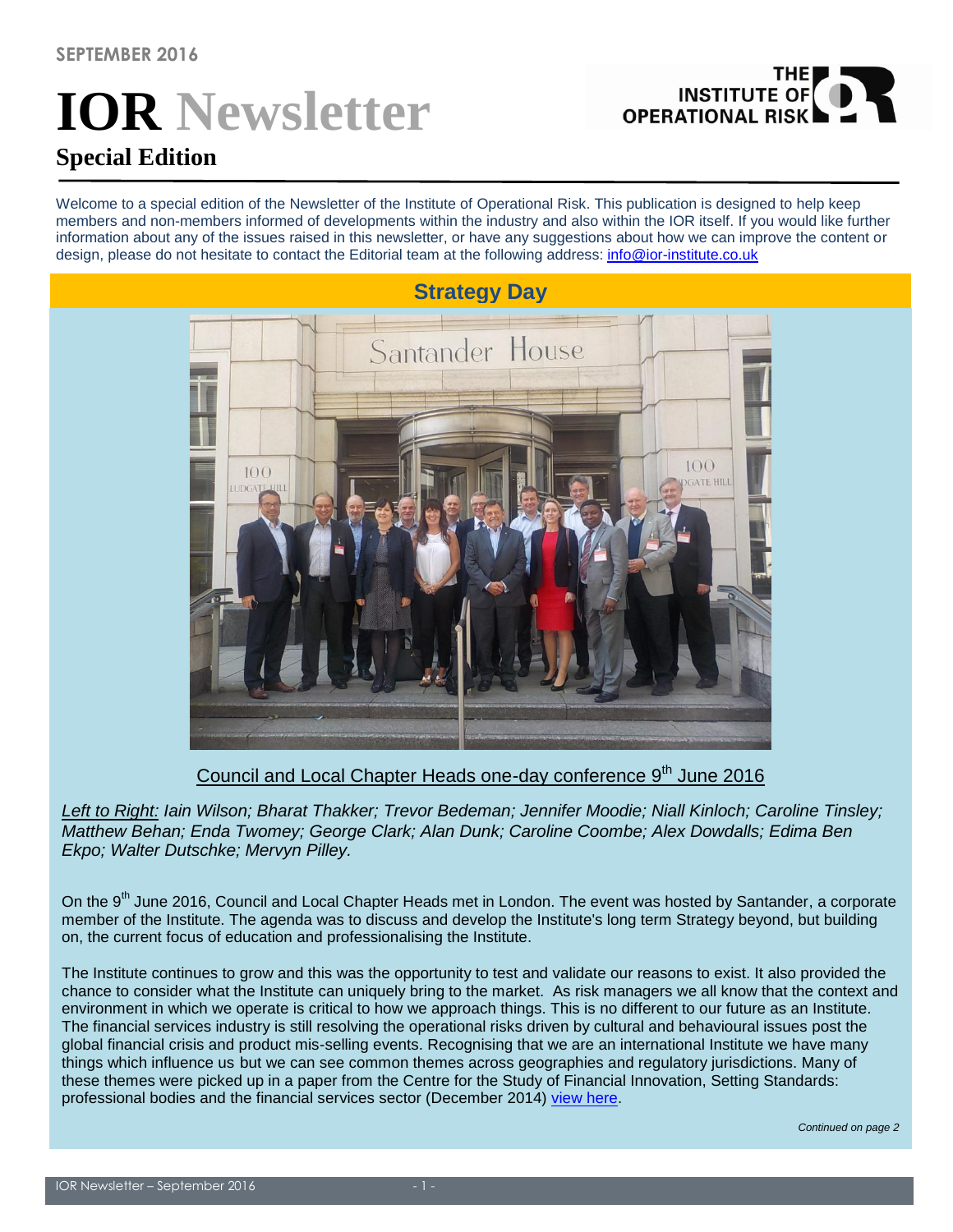## **Strategy Day**

That paper formed a core part of our discussions as it sets out what it means to be an Institute or professional body. It also describes the challenges and opportunities in the current market place for professional bodies, industry and governments. The discussion was also informed by presentations from each of the Directors with Portfolio, our suppliers and the leaders of our work on education and sound practice papers. In the lead up to the strategy conference views were also sought from a number of regulators, peer bodies and independent thinkers.

This research base led to some great discussions. The outcome is that this leadership group is now clear and aligned on the direction of the Institute. Although work is already under way, more energy and direction will be put into this during 2017 and beyond. Our objective is to achieve real evidence of delivering on our strategic objectives by 2022. So what does it mean for the Institute? The highlights will be developed at our upcoming AGM but in summary:

- We aim to be a uniquely positioned professional body for operational risk practitioners
- We are happy to take membership from any industry but our creation and current membership comes from the financial services industry and that will be our focus
- We seek to drive professional standards including: formal qualifications, continuous professional development, events, discussions and to lead conversations with industry and regulators on what it means to be a credible and certified operational risk professional
- We will set higher membership standards introducing ever more focus on ethics and values, professional development and will bring discipline to maintaining those standards
- We will develop an operating model supported by appropriate resources which can make this happen

The benefit for members is that your association with the Institute of Operational Risk will have increasing value, both personally and professionally. The benefit for our industry is that it will have a resource that will develop true operational risk professionals of measurable quality and integrity.

Of course none of this is easy. Nothing worthwhile ever comes easy. As a volunteer led organisation we rely heavily on your goodwill and contribution. I can guarantee that if you wish to make a real contribution to your Institute's development, there will be many opportunities for you to make a difference.

# **Education**

Of course our education programme is a critical part of both our immediate and long term strategy. Much of the Institute's resources and energy have been put into this programme. Our immediate objective is to deliver an entry level Certificate of Operational Risk Management (CORM). I am amazed at how much has been achieved so far using mainly volunteers. I am humbled at how freely people have given of their time and skill to get us to where we are today.

In the last newsletter I gave a brief update on the education programme's progress. Following the strategy day of the 9th June, Council wanted to spend our August meeting focused solely on how the Institute is supporting this work. Following that review Council was keen that we update members on progress and next steps.

The previous newsletter update described the programme's 3 phases;

#### **Phase 1 – Course content, workbook and pilot**

*Continued on page 2* providing feedback on the experience, including the relevancy and usefulness of the material. The Institute is very grateful The Workbook pilot completed on schedule in August and involved 29 individuals from many different geographies. The pilot involved participants completing the workbook study requirements, undertaking a multiple choice exam and, crucially, to all those who took part and successfully completed the pilot.

The programme team is now analysing this feedback, supplemented by other expert reviewers who focused purely on content. The plan is that the feedback will be considered by a small panel who will agree final content. We know that the content must achieve specific educational standards and this will form part of the panel review.

Once that review is complete then, via a tendering process, a professional editor will develop the content into a style and format consistent with the requirements of a formal Certificate.

We remain on track for Phase 1.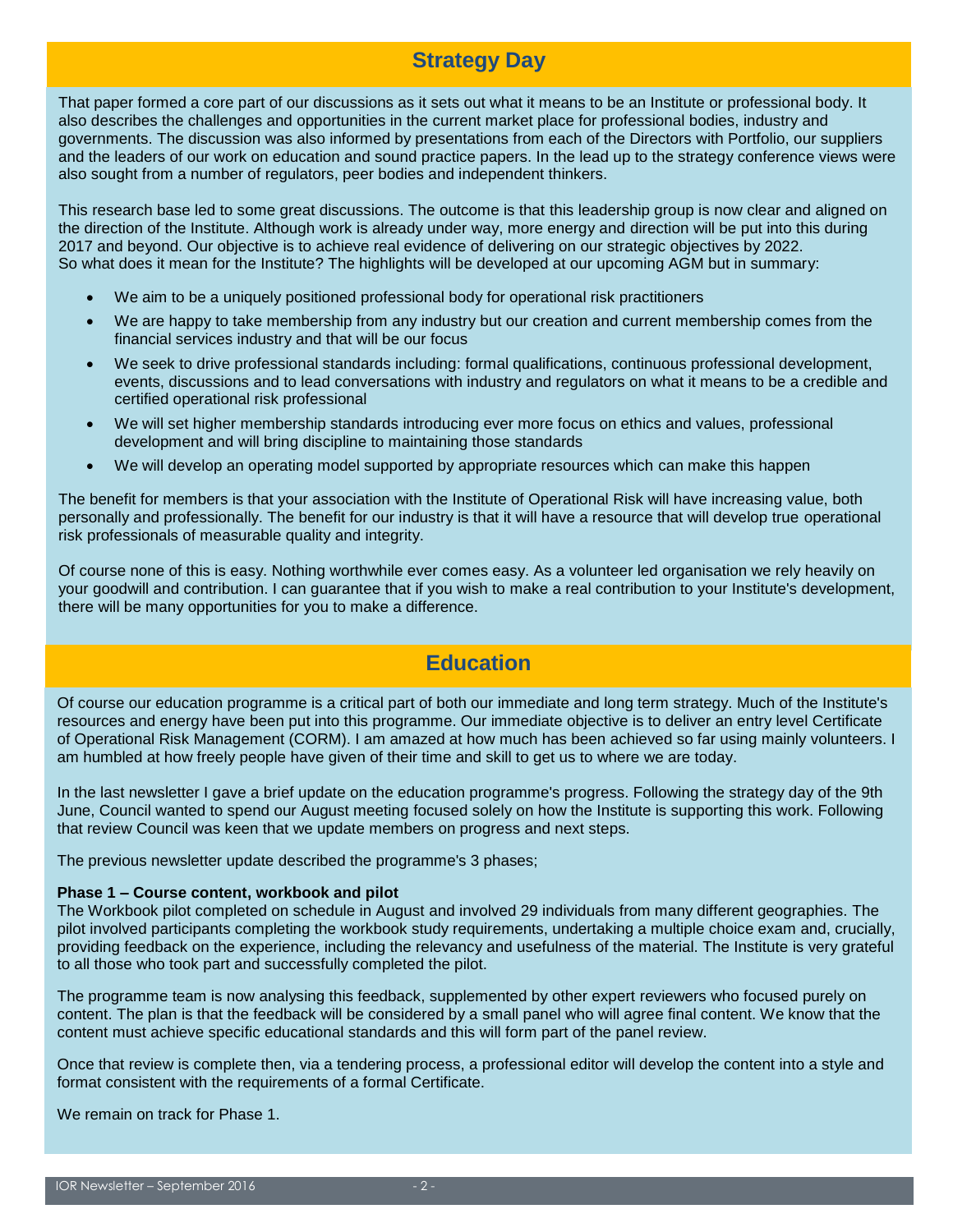# **Education (continued)**

#### **Phase 2 – Suppliers and Support**

This is the engine room of the programme and where the detailed work is now concentrating. There are opportunities for members to support the resourcing of this work. On the basis that many hands make light work we would welcome volunteers in the following areas: Legal (trademarks, legal agreements etc.), Testing/Business Readiness and Process definition, and Marketing/PR and Exam delivery. More information can be provided upon request to [info@ior-institute.org.](mailto:info@ior-institute.org)

We have started the process to achieve Ofqual accreditation. At this stage Council is supporting 2 paths, via a specific intermediary on a one off basis or partnering long term with a highly credible academic partner who may be more able to support the ongoing development of our education programmes, including a Diploma in Operational Risk. The challenges involved reflect our status as a volunteer led organisation, the initial volume of probable participants and timelines being outside of our direct control. The eventual choice will depend on a number of factors but effectively, time, cost and benefit. As we have developed these conversations the detail of what needs to be done has become clearer. The amount of work needed is significant and has included: the development of specific policies, identifying the need to create a number of panels to either support the policies or the ongoing maintenance of the course material, reviewing the back office support needed and how this new activity links with our existing systems and records.

I mentioned the need to set up a number of panels. Via this newsletter the Institute seeks nominations for volunteers to join these panels. Specifically we need members for:

- Complaints- including complaints from any students undertaking education programmes
- Workbook content- the content needs to be maintained and updated on a regular basis
- Exam content we need to build a bank of exam questions and then maintain these questions in line with learning outcomes and workbook updates

I think this is a fantastic opportunity for our Fellows and members to contribute. The panels would also benefit from having members who are current hands-on practitioners. This will make sure we maintain relevancy for our marketplace. The Institute is also open to having independent members on each panel and recommendations would be very welcome. The programme is also deep into conversations with suppliers on delivering the exam environment. Again options are limited by the probable early numbers but the suppliers being considered can provide a secure, internationally available environment. Again the challenges reflect data flows, manual workarounds and the long term benefits of the options available.

#### **Phase 3 – Launch activity**

As we work through the detail of Phase 2, our thinking on launch activity has changed. Like any complex project, as more information becomes available, plans change.

Our path to full implementation is now based on a "soft launch". This soft launch will work with a small number of individuals and organisations so that we can control the flow through these new and untested processes and procedures. Unlike in the Phase 1 pilot, participants will receive their Certificate of Operational Risk Management once they successfully complete the exam. We aim to offer pilot participants a path to achieving the CORM, which recognises their previous contribution and study but does not compromise the integrity of the qualification.



The diagram indicates our planned timeline. It aims to minimise the risk to the Institute and ensure we can scale up once we know we can. The Institute will only have one chance at launching this into the market. It is more important that we do that effectively rather than we focus on self-imposed targets, which are not fully informed.

Research confirms that there is an appetite for this qualification and a subsequent Diploma. The programme has already achieved more than I personally could ever have hoped for from a largely volunteer resourced programme. I remain convinced that we can deliver the CORM and programme objectives. This is a core element of our long term strategy in building the Institute as a professional body supporting the discipline of operational risk. I look forward with much anticipation to 2017 and what we can achieve with the support of our members and wider community.